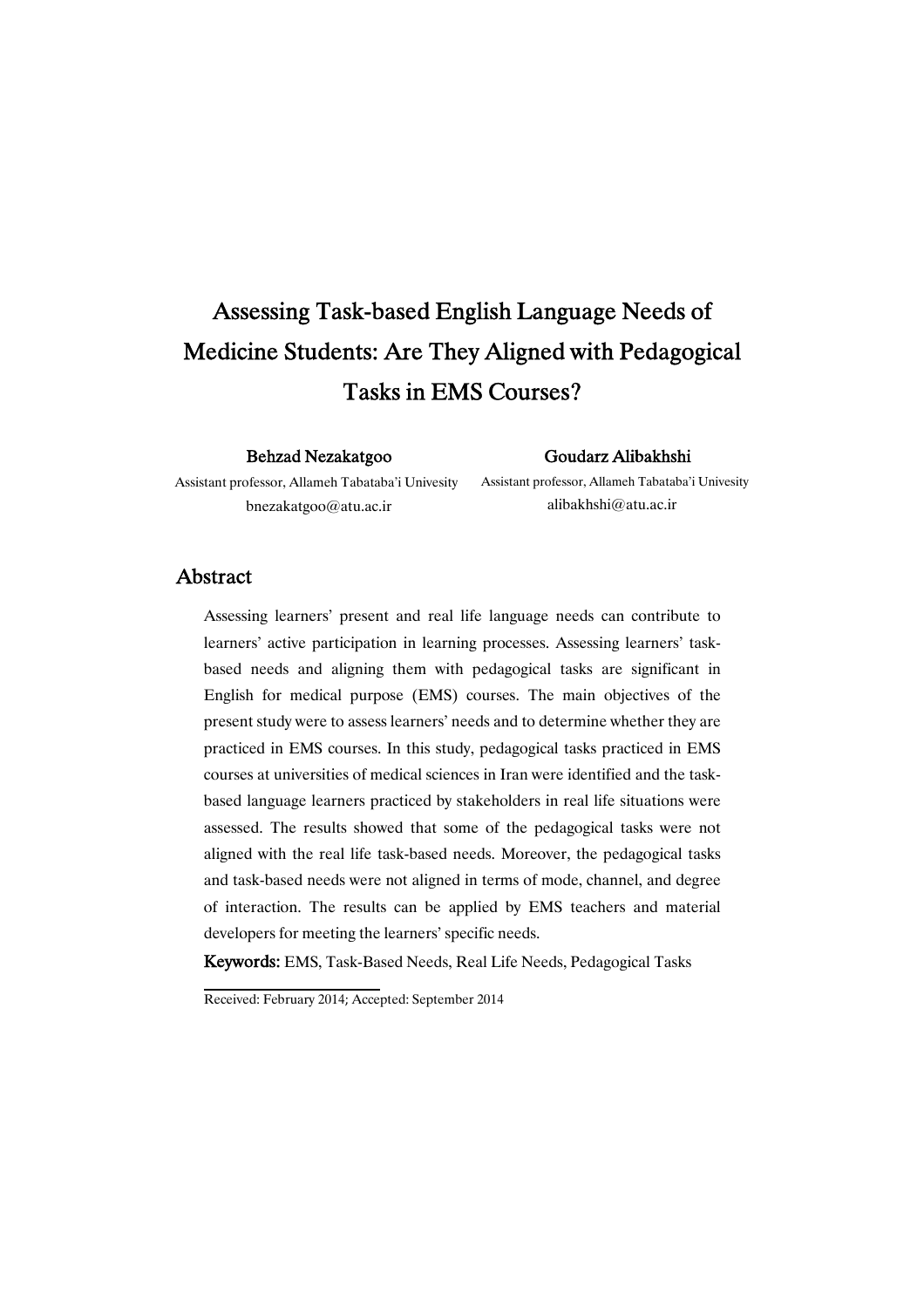# 1. Introduction

English as an international language has affected different aspects of life and society. Among these aspects is education which seems to be the most significant. Due to the requirements of rapid communication, proficiency in a common language seems to be significant (Ellis & Johnson, 1994). It is argued that competitive demands of government, corporations, and industry require an effective and understandable language within that economy and technology. Factors, such as Britain's colonialism and the economic power of the U.S. and the tendency towards American products made English language as the dominant medium of international communication (Harmer, 2007). Therefore, the demand for quality English language teaching seems to be necessary.

As Hutchinson and Waters (1994) argue, such a realization along with students' specific needs for English courses in the late 1960s led to the emergence of English for specific purposes (ESP). The need for ESP specialism, as Harding (2007) argues, has arisen due to the existence of a large number of different professions all of which share commonalities, including specialized texts and interaction, specific needs, identifiable working environment, technical specialized vocabulary, and documentation. Therefore, ESP lays great emphasis on language skills, functions, structures and vocabulary that are required by the members of a target group in their professional environment to meet these subject-specific needs in ELT (Bojovic, 2006; Flowerdew & Peacock, 2001; Jackson, 1995). However, Hutchinson and Waters (1994) argue that ESP is not a particular kind of language or methodology but an approach to language learning which is based on learners' needs.

ESP is also defined as a language course or program in which the content and aims of the course are tuned by the specific needs of a particular group of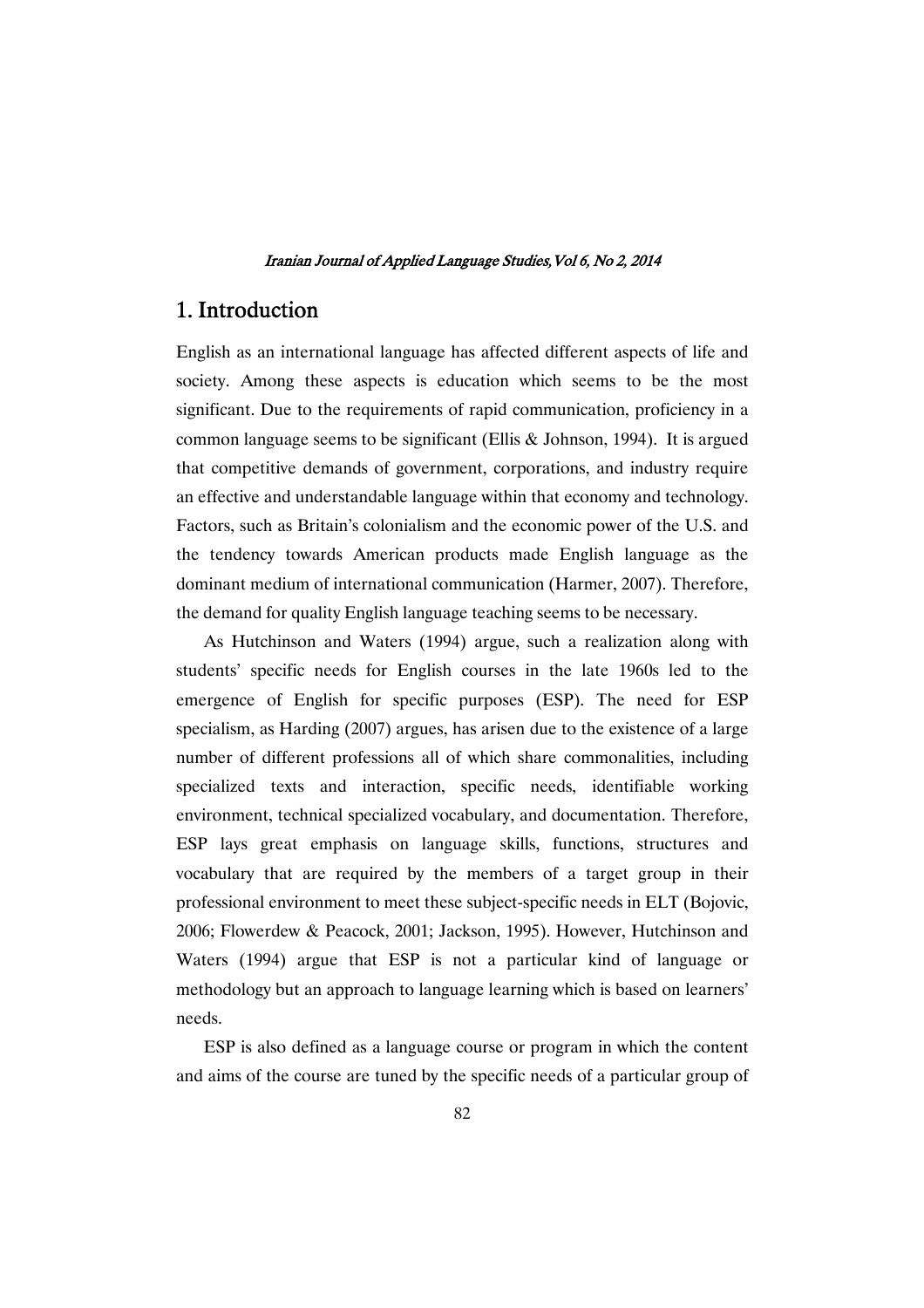learners (Jackson, 1995, 1998). ESP differs from general English (GE) in materials for teaching and/or learning (Jordan, 1997). According to Vičič (2011), via teaching ESP, students would be prepared for their future business life because material selection is a significant part of ESP teaching. Practically speaking, ESP deals with enabling the learners to use English in academic and professional settings (i.e., for members of different professions, such as doctors, nurses and engineers). ESP focuses on the learner and one of the greatest contributions of teaching ESP is the emphasis it puts on the thorough analysis of the students' needs when designing the course. The analysis includes an assessment of the current level of knowledge students possess and determining the target situation, what the student wants to achieve.

According to Hutchinson and Waters (1994), ESP can be further divided into different types of ESP, differentiated on the basis of the learners' purposes for learning English, such as English for academic purposes (EAP), English for occupational Purposes (EOP), or English for vocational purposes (EVP), English for medicine students (EMS).

# 1.1.EMS

EMS, as one branch of ESP, has received great attention in medical universities all over the world particularly the universities which register students from non-English speaking countries (Skelton & Whetstone, 2012). According to the Association of International Physicians and Surgeons of Ontario (2002), the international medical graduates who are qualified in communicative skills are the best route to solving the doctor shortage problem. In Iran, medical students take one or two general English courses as well as two or three ESP courses. In addition, the references of the majority of technical courses which medicine students take are in English. Therefore, it seems that medicine students are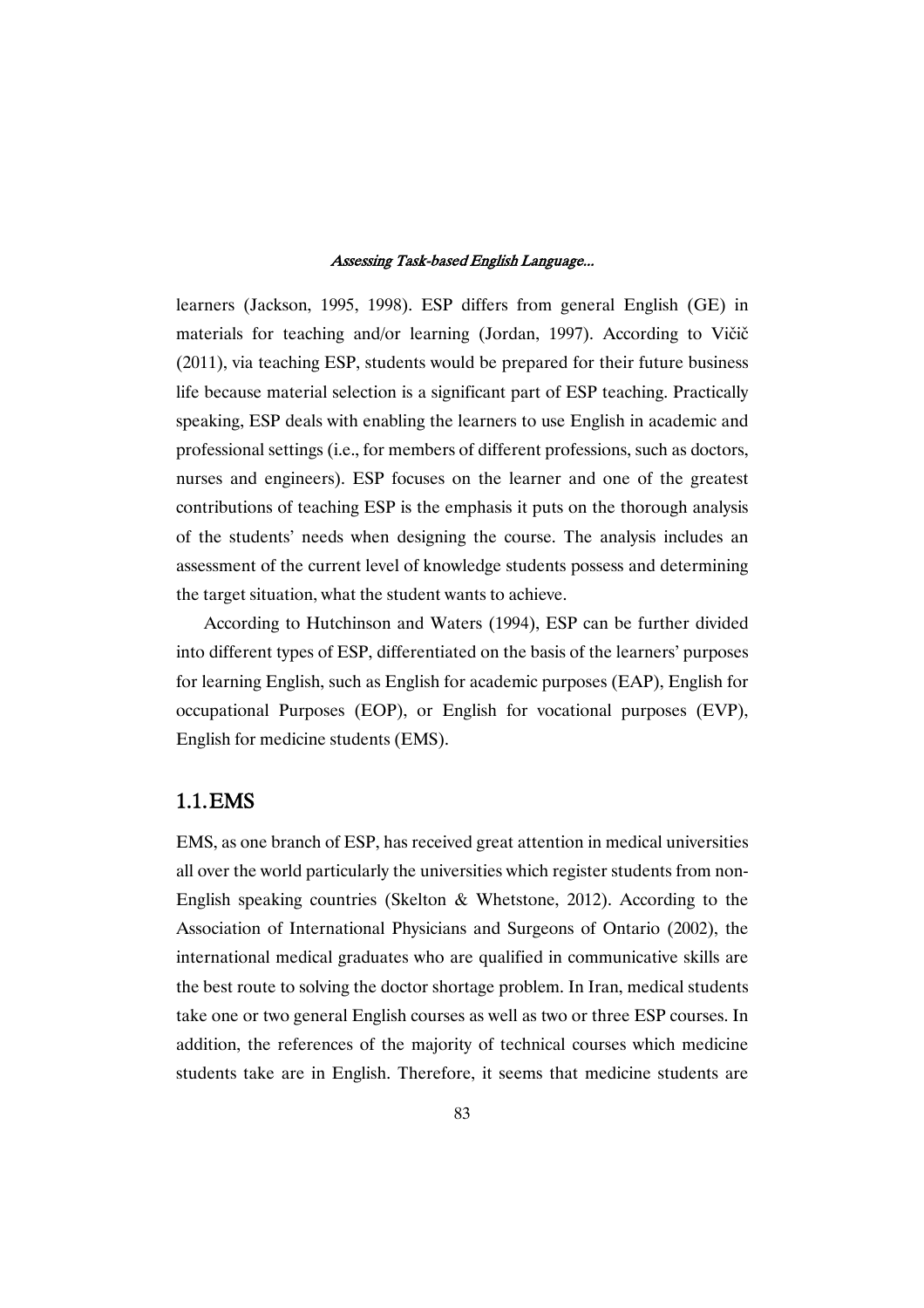required to master English for medical purposes. In doing so, assessing students' language needs to be flexible in program design and implementation and to observe the institutional constraints (Swales, 1988, 1990) seems to be of much significance.

### 1.2. Needs Assessment

In the review of related studies, needs assessment (NA) has been defined differently. Brown (1995) defines NA as "the systematic collection and analysis of all subjective and objective information necessary to define and validate defensible curriculum purposes that satisfy the language learning requirements of students within the context of particular institutions that influence the learning and teaching situation" (p. 36). In this definition, it is inferred that defensible curriculum deals with its accountability for meeting the requirements of a particular group of students and their instructor(s) or other stakeholders. NA is defined by Dudley-Evans and St. John, (1998) as a means of establishing the "what and how of a course" (p. 122). This way, the syllabus is likely to be motivating for learners, who see the obvious relevance of what they are studying. Moreover, most ESP courses are subject to time constraints and time must be effectively utilized (West, 1994). As students in ESP classes often have restricted time to learn English, it is reasonable to teach them just the prespecified segments of English based on their needs. Therefore, in terms of syllabus design and course development, the task of the ESP course developer is to identify the needs of the learner(s) and design the specific course in mind around them (Basturkmen, 2006, 2010).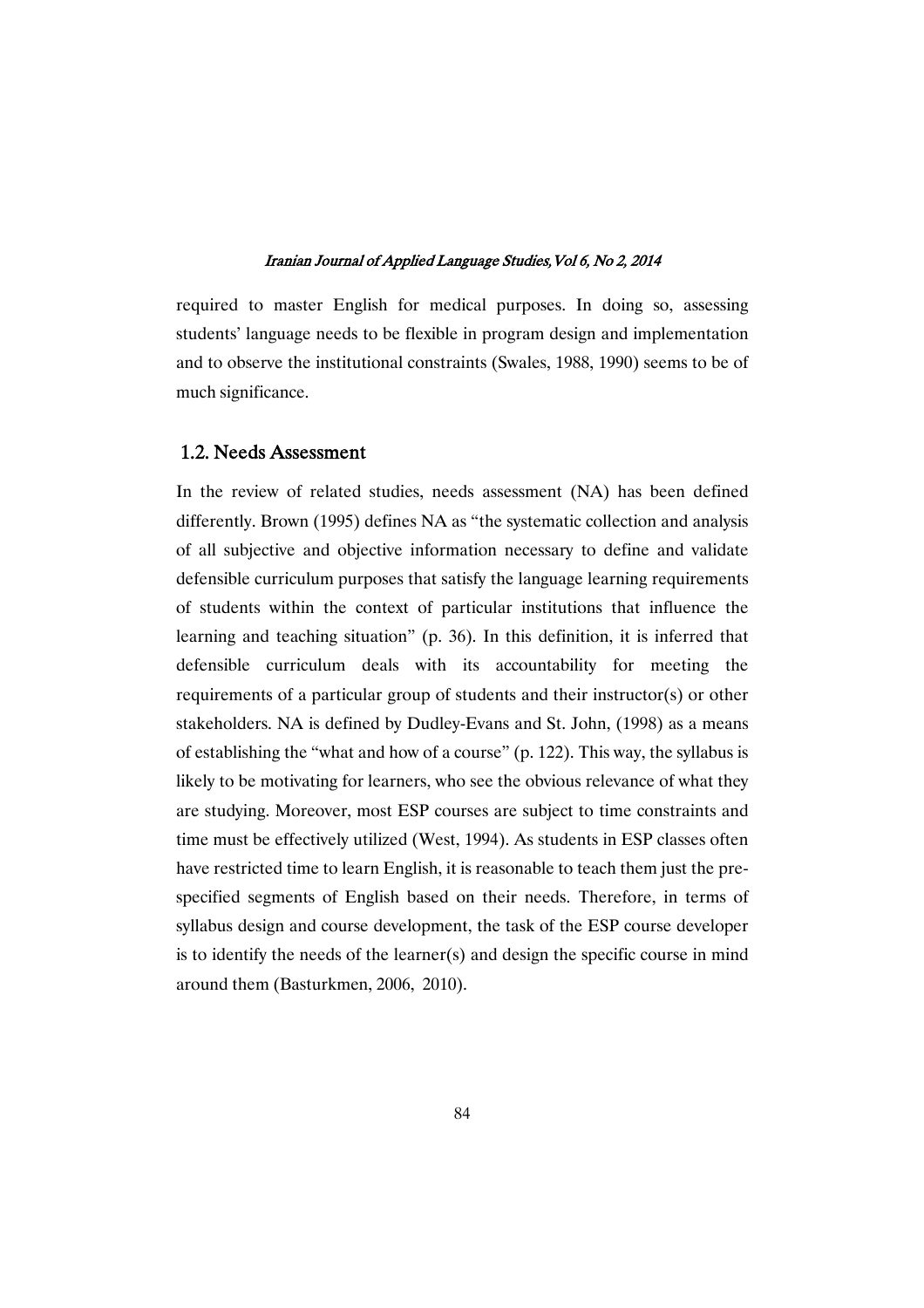### 1.3. Task-based NA

Task based language teaching (TBLT) views tasks as the analytic unit of the syllabus and organizes a course around different types of tasks (Long, 2005; Long & Crookes, 1992; Nunan, 1989, 1991). Principles underlying TBLT also lay more emphasis on the significance of developing pedagogic tasks based on authentic (real-world) tasks which learners need to perform through the target language after or during the course. Therefore, to develop a TBLT program, conducting a task-based NA for identifying real-world target tasks and developing pedagogic tasks based on them seems to be very necessary. Taskbased NA is assumed to increase the real-world relevance of the course and to enhance learners' motivation and interest. Robinson (2001) argues:

Adopting tasks as the unit of analysis helps to ensure a high degree of real-world relevance, since they are based on a needs analysis of target performance objectives, thereby most likely increasing student interest and motivation in classroom pedagogic activities, and the possibility of direct transfer of the abilities developed in classrooms to similar situational contexts (p. 292).

Long (2005) suggests that task-based needs analysis is more advantageous than other traditional needs analysis approaches, such as learning- centred approach (Hutchinson & Waters, 1994), present situation analysis (Richterich & Chancerel, 1980) and target situation analysis (Munby, 1978) because it provides more valid data on the target tasks, it identifies the real world uses of the language, and its results can be readily used as input for the content-based or task-based course design. Long and Norris (2000) manifest the significance of task-based needs analysis in six steps to develop a TBLT, including:

- a. Conducting needs analysis to identify target tasks;
- b. Classifying target tasks into target task types;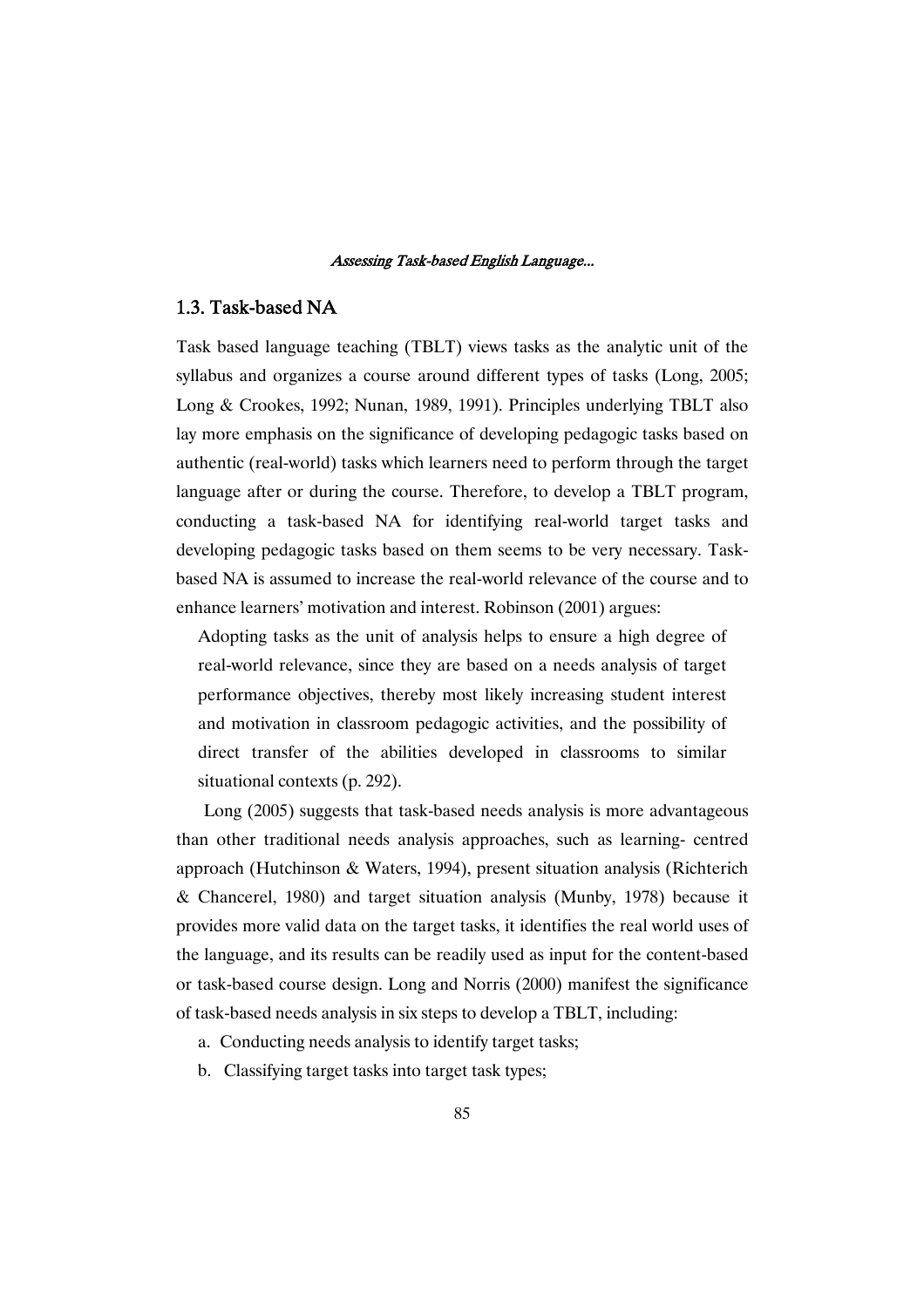- c. Deriving pedagogic tasks;
- d. Sequencing pedagogic tasks;
- e. Implementing syllabus with appropriate methodology;
- f. Assessing student achievement using task-based, criterion-referenced performance tests.

Therefore, the approach of Task-Based Learning (TBL) in teaching ESP can be widely applied at university level (Kavaliauskienė, 2005). However, the area of learning outcomes in TBL and learners' preferences to various types of tasks remains unexplored. This research aims to fill this gap which might help language practitioners structure their everyday teaching activities.

# 1.4. The Present Study

Despite the importance of ESP and the great emphasis laid on the alignment of pedagogical tasks (i.e., the tasks which are mainly used in English textbooks for medical students and used by teachers and learners in order to learn more effectively) and target tasks (i.e., the tasks which medical students perform after getting graduated from the university in their real job environments), no one has appropriately investigated whether there is an alignment between the pedagogical tasks used in ESP classrooms and textbooks for medical students and real life or not?

The main objective of the present study was to assess the pedagogical tasks in EMS and the real life tasks which EMS practitioners deal with after getting graduated from the universities. More specifically, the following research questions were addressed: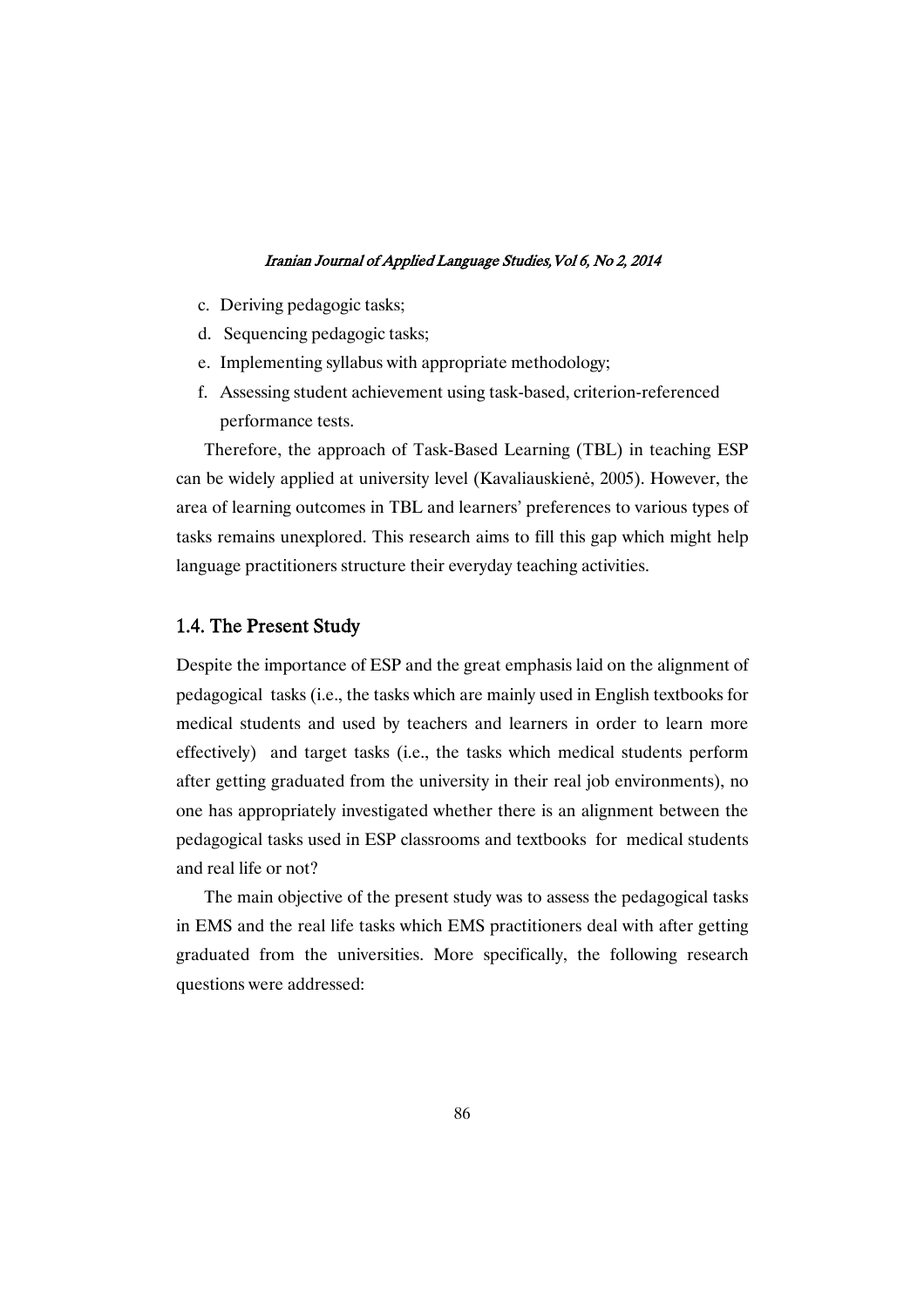- 1. What are the main pedagogical tasks in teaching ESP to Iranian medical students?
- 2. What are the main real life (target) tasks encountered by medical ESP stakeholders?

# 2. The Study

# 2.1. The Context

This study was conducted at Tehran Medical University of Medical Sciences (TUMS). This university consists of different departments and students of each department take 2 courses on GE and 2 ESP courses. To be more limited to the research questions, we selected the medicine department in which we could have easy access to the students and physician consisting of both faculty members and administrators. At TUMS, GE courses are taught by teachers with English language teaching major but EMS courses are taught by faculty members with degrees of physician (subject matter teachers).

### 2.2. The Participants

Ten EMS teachers who have been teaching EMS to the students for at least five years of medical science and twelve physicians (working in clinical centres) participated in this study. They were all selected through purposive sampling. The EMS teachers who have been graduated from one of the universities of medical sciences were selected. Also, physicians with Ph.D degree and experience of teaching EMS courses to the students of medical science and working in clinical centres were selected. The criterion for the number of the participants was data saturation point. In this study, the data saturation point emerged when the tenth students and the eighth physicians were interviewed.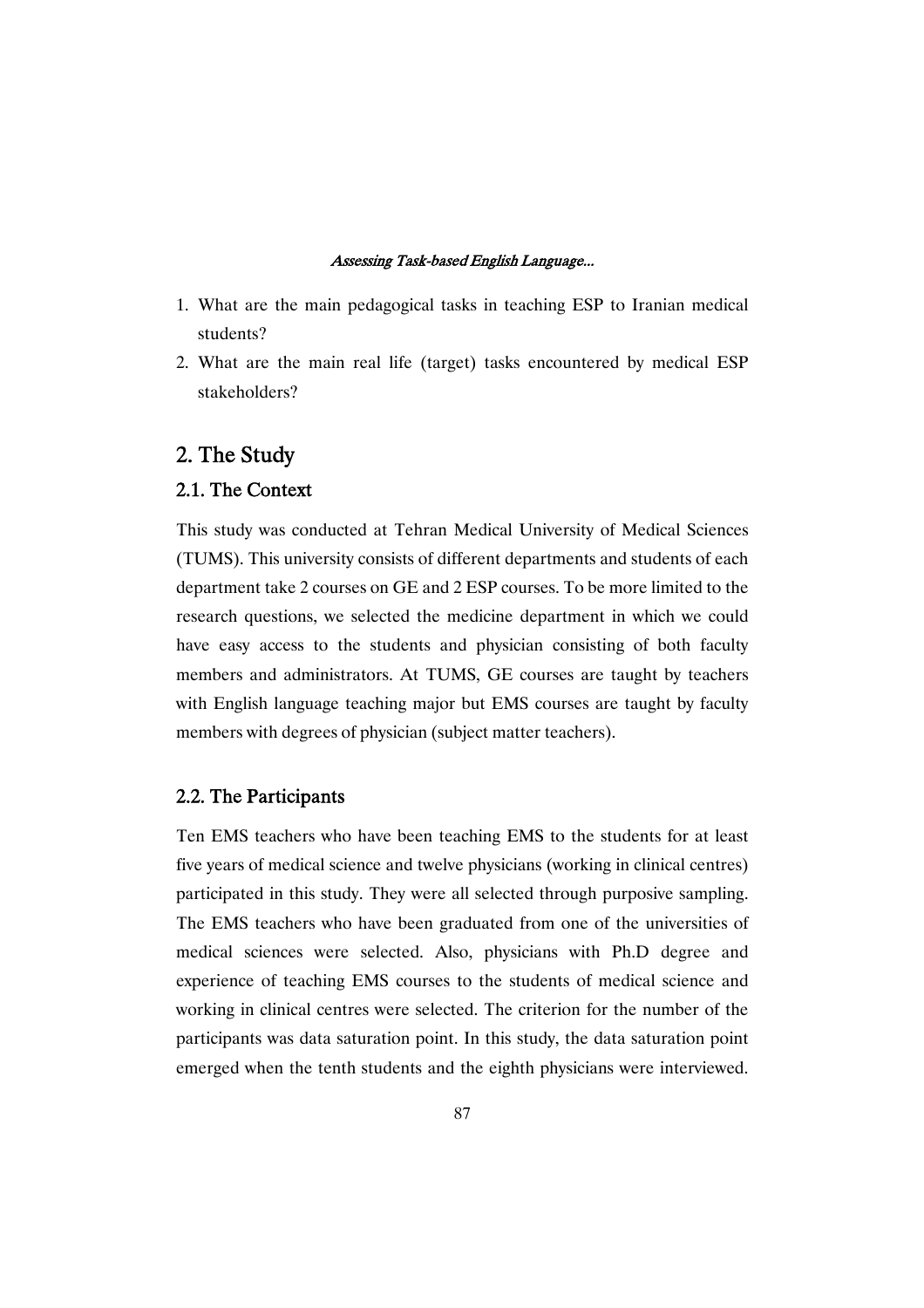All the participants were Iranian (originally from Tehran) and native speakers of Persian.

# 2.3. Data Collection Methods

This study was conducted at two different stages. At first stage for assessing the pedagogical tasks, different data collection methods, including content analysis of the textbooks, non-participant observations and semi-structured interviews with both students and physicians were employed to triangulate the methods and to enhance the credibility of the research findings. However, for assessing the real-life task-based needs of the stakeholders, in-depth interview was employed. In both stages, from the very beginning, the researchers did their best to establish an atmosphere of trust to avoid probable changes in the teachers and students' real behaviours and teaching activities during the observations. For this purpose, the researcher reassured the participants that the purpose of the study was not to assess their performance, but rather to identify and assess the pedagogical tasks and real life task-based needs of the students of medical sciences. Moreover, to earn the participants' trust, the researcher assured them the collected data are anonymous and confidential.

### 2.3.1. Content Analysis of the Textbooks

The textbooks which were taught to undergraduate students of medical sciences including general English textbooks and the textbooks taught as English for students of medical sciences were analysed in terms of the tasks which students and teachers did during the teaching sessions and the activities which the students were required to do as self-assignments. The textbooks were evaluated by the researcher and one of the colleagues. The pedagogical tasks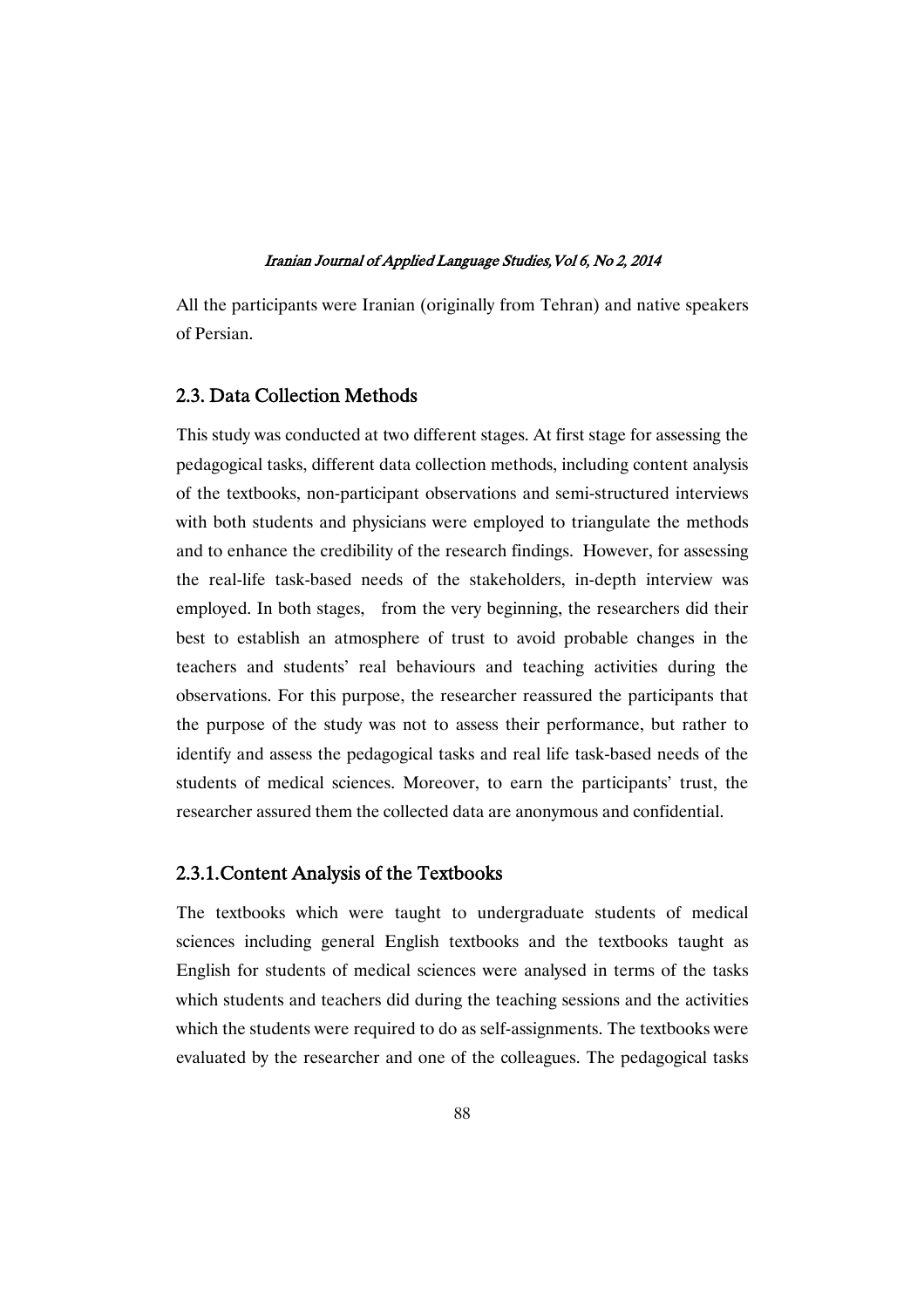which were reported by the two evaluators were labelled as the most commonly practiced pedagogical tasks.

### 2.3.2. Non-Participant Observation

Five ESP classes were observed at TMUS by the researcher. Ten full sessions of each ESP course were observed. Moreover, to make sure that the teachers and the students did not change their normal practices the observer did not take part in the sessions regularly. The observer was trained to write all the activities which both ESP teachers and the students did from the beginning of the session till it was over. The observer's notes were given to the researchers and were coded. The pedagogical tasks which were practiced in 80% of the ESP classes were labelled as the most commonly practiced pedagogical tasks in ESP classes at universities of medical sciences in Tehran.

### 2.3.3. Semi-Structured Interviews with Physicians

In order to assess task-based real life needs of the physicians in the target situations 12 physicians were interviewed. All interviews were conducted by researcher. To avoid any misunderstandings, the interviews were conducted in Farsi, the physicians and the researcher's first language, and technical vocabulary associated with ESP teaching and applied linguistics was avoided to provide opportunities for physicians to interact appropriately with the interviewer. To elicit physicians' in-depth comments, the researcher let the conversation move on in a more interactive manner. The interviews took from 50 min to 1 h and 10 min. The participants were asked to elaborate on the tasks which need language to do when they are working in the clinical centres, teaching at universities, and attending international conferences.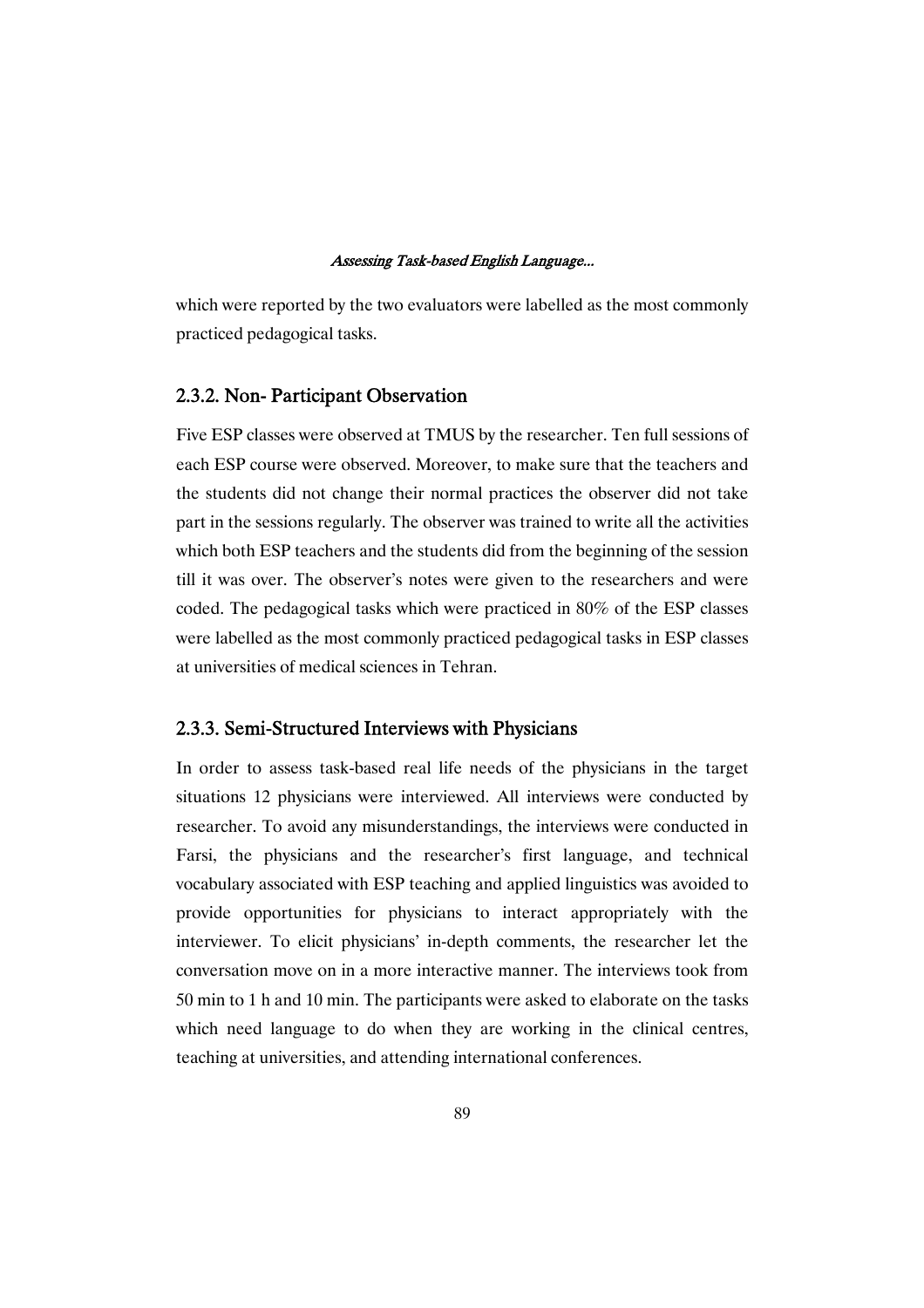# 2.4. Data Analysis

The data of the study were analysed at two different stages. In order to analyse the pedagogical tasks, at first the ESP course books were evaluated by the researcher and his colleague in terms of the practiced pedagogical tasks. The tasks which were reported by the two evaluators were coded. Then, they were matched with the tasks reported by the observer. The observed tasks whichhave happened at least 8 times during the 12 sessions of each ESP class were coded as practiced pedagogical tasks. The others were coded as 'non-routine' pedagogical tasks.

In the second stage, the real life task-based language needs were analysed. In doing so, the interview results were immediately transcribed verbatim. Data were analysed by a modified version of the constant comparative method (Glaser & Strauss, 1967; Lincoln & Guba, 1985). The constant comparative method consists of four steps: (1) comparing incidents applicable to each category, (2) integrating categories and their properties, (3) delimiting the construction, and (4) writing the construction (Glaser & Strauss, 1967). In the first step, meaningful descriptions of language needs were identified, coded, compared, and then a preliminary classification into categories was performed. Analyzed data from each interview were constantly compared to each other in order to fit them into the most appropriate category. In the second stage, descriptions of language needs were compared to the preliminary version of the definitions of the various categories. Descriptions were resorted to increase the coherence of each category. Stage three was completed when redundant categories had either been deleted or integrated into existing categories. Data collection and analysis were conducted until data saturation was reached.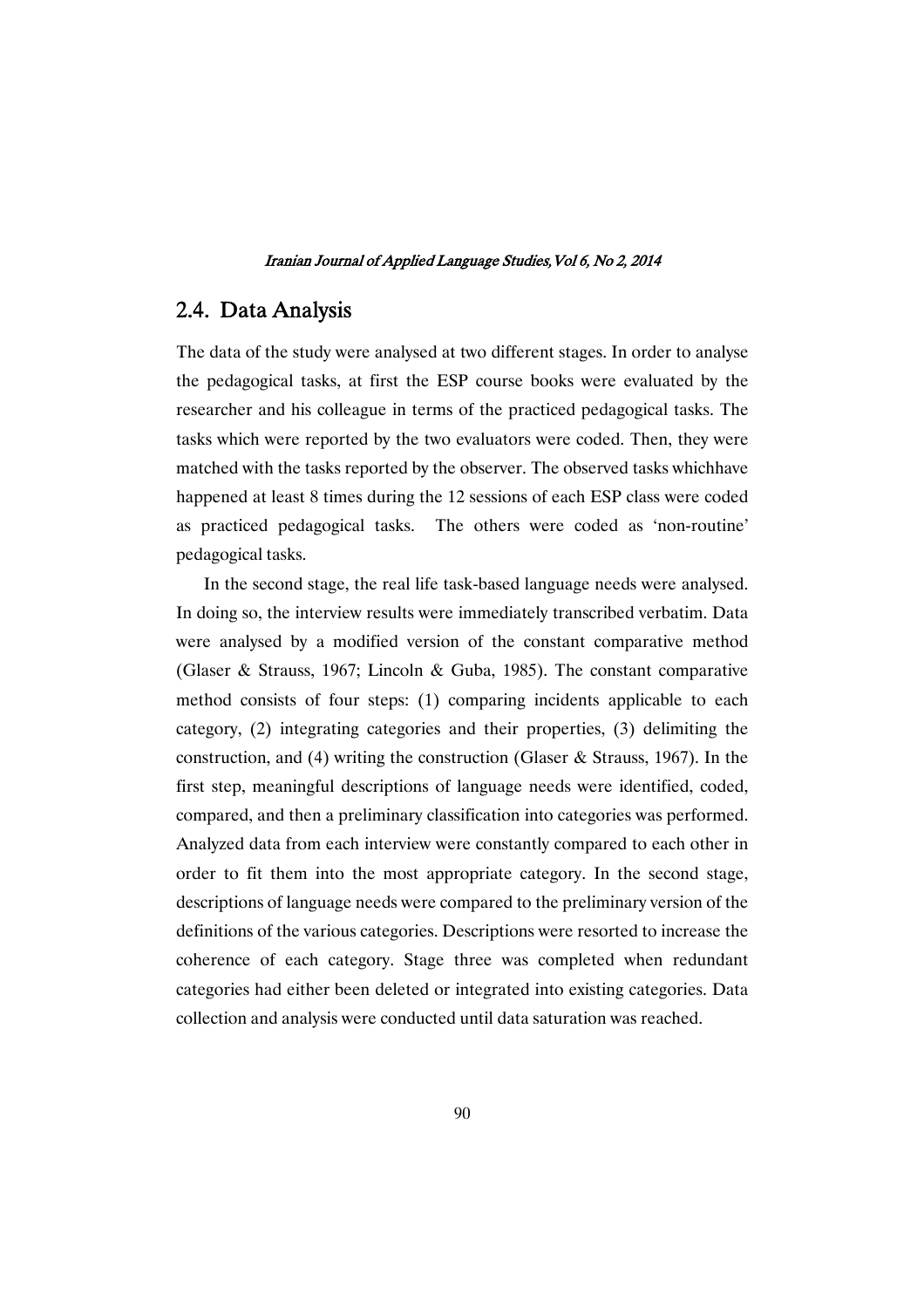# 3. Results of the Study

# 3.1. Pedagogical Tasks Practiced by Teachers and Students

After analyzing the contents of medical EMS textbook and analyzing the notes and checklists written by the non-participant observer, and matching the tasks practiced in the EMS classes with those used in the textbooks, the following list of tasks emerged. The most frequently practiced pedagogical tasks are presented and briefly explained in Table 1.

| Task            | Channel      | Language used   | Degree of interaction |
|-----------------|--------------|-----------------|-----------------------|
| Comprehending   | Witten       | English/Persian | little                |
| Responding      | Oral/written | English/Persian | Little                |
| Rehearsing      | Oral         | English/Persian | Little                |
| Translating     | Written      | Persian         | Very little           |
| Composing       | Written      | English         | Little                |
| Presenting      | Oral         | Both languages  | little                |
| Problem solving | Written      | English         | Very little           |
| Evaluating      | Oral/written | English/Persian | Little                |

Table1. The Most Frequently Practiced Pedagogical Tasks in EMS Classrooms

As the results in Table 1 show, the main pedagogical tasks most frequently practiced in the EMS classes of universities of medical sciences include comprehending, responding, rehearsing, translating, composing, presenting, problem solving and describing. Each of these pedagogical tasks is described in the following sections.

a. Comprehending: Comprehending reading passages is most frequently practiced task in EMS classrooms. That is, the task of the students is to comprehend passages which are all adapted from medical textbooks. The results of class observation showed that the students were only required to comprehend some passages on the medical issues.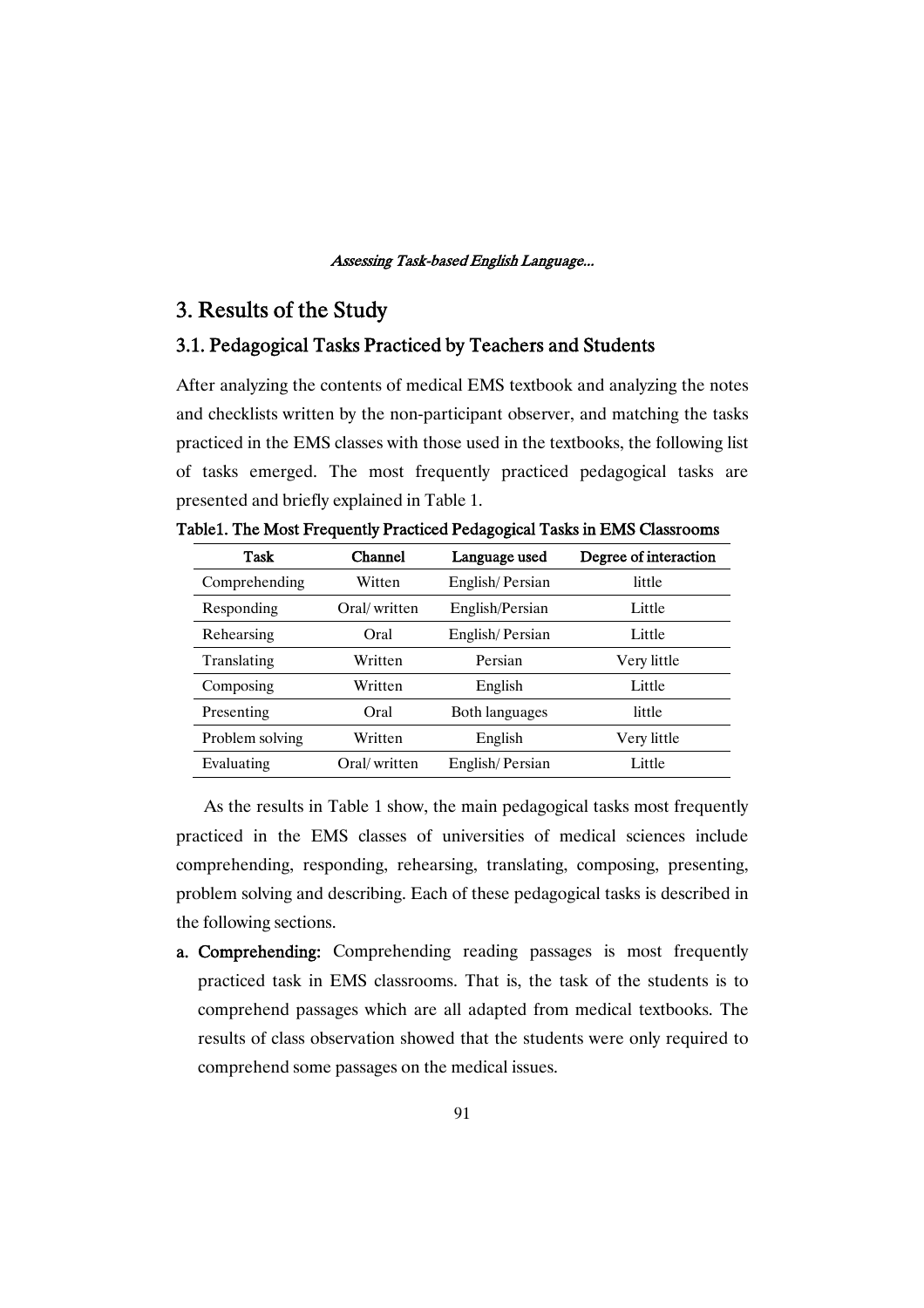- b. Responding: Responding is the next pedagogical task used in EMS courses. However, the students were only required to respond to the teachers' questions which elicited their knowledge of vocabulary and technical vocabulary. This task is usually done through Persian although a few students attempted to respond in English.
- c. Rehearsing: The third type of pedagogical tasks is rehearsal. That is, the participants were required to practice the new words inside and outside the classrooms. Rehearsal task in EMS classrooms at universities of medical sciences is limited to the recently learned words, expressions, and structures.
- d. Composing: The next practiced task in EMS classes is composing through which the students are required to compose sentences using the learned words, expressions, and structures either in the classroom or outside the classroom.
- e. Presenting: Through this task the students are required to present short lectures on the related issues and to explain some terms in English and sometimes in Persian.
- f. Problem solving: Through this task the students are required to find the synonyms, antonyms, definitions, and parts of speech of each word. It is also carried out through written language.
- g. Describing: The students are required to describe some terms which were specified in the textbooks. These terms are all about medicine. Sometimes they describe them in English and sometimes in Persian.
- h. Evaluating: The students are required to evaluate the sentences to see whether they are grammatically correct or not, and to give comments on the translations and responses provided by their classmates. This task was less frequently practiced than describing task.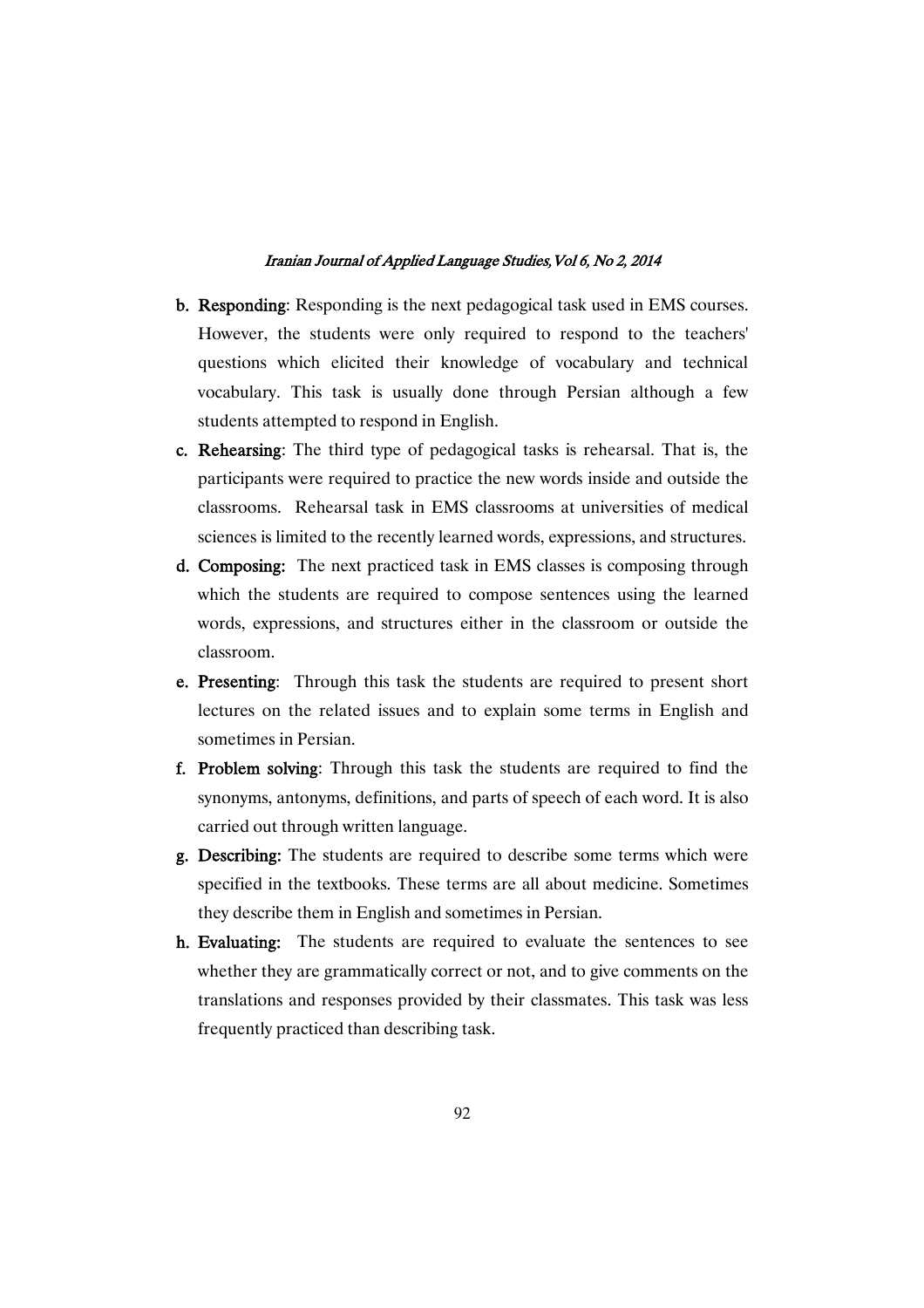i. Correcting: The least frequently used pedagogical task is correcting through which the participants are required to correct the ungrammatical sentences produced by themselves or the other students. They are sometimes required to correct the English to Persian translations done by the other students.

### 3.2. Real Life Task-Based Needs of the Physicians in Target Situations

The interviewees' responses were content analyzed. The main real life taskbased language needs of the medical students and physicians after getting graduated from the universities emerged. The needs reported by 80% of the participants were listed as the most dominant real life task-based needs of students of medical sciences. A summary of these tasks is provided in Table 2.

| <b>Task</b>           | Channel       | Language used   | Degree of interaction |
|-----------------------|---------------|-----------------|-----------------------|
| Responding            | Witten/oral   | English/Persian | High                  |
| Evaluating            | Oral/written  | English/Persian | High                  |
| Composing             | Oral/written  | English/Persian | High                  |
| Correcting            | Written/oral  | Persian/English | High                  |
| Comprehending         | Written/oral  | English/Persian | High                  |
| Presenting            | Oral/written  | Both languages  | High                  |
| Interacting           | Written/oral  | English/Persian | High                  |
| Giving information    | Oral/written  | English/Persian | High                  |
| Receiving information | Oral/written  | English/Persian | High                  |
| Performing            | Oral/written/ | English/Persian | High                  |
| Personal expression   | Oral/written  | English/Persian | High                  |

Table 2. Real Life Task-Based Needs of the Physicians in Target Situations

As the results in Table 2 show, medical students' real life task based needs vary to a great extent from the pedagogical tasks which they perform in EMS classrooms. They are discussed in the following section.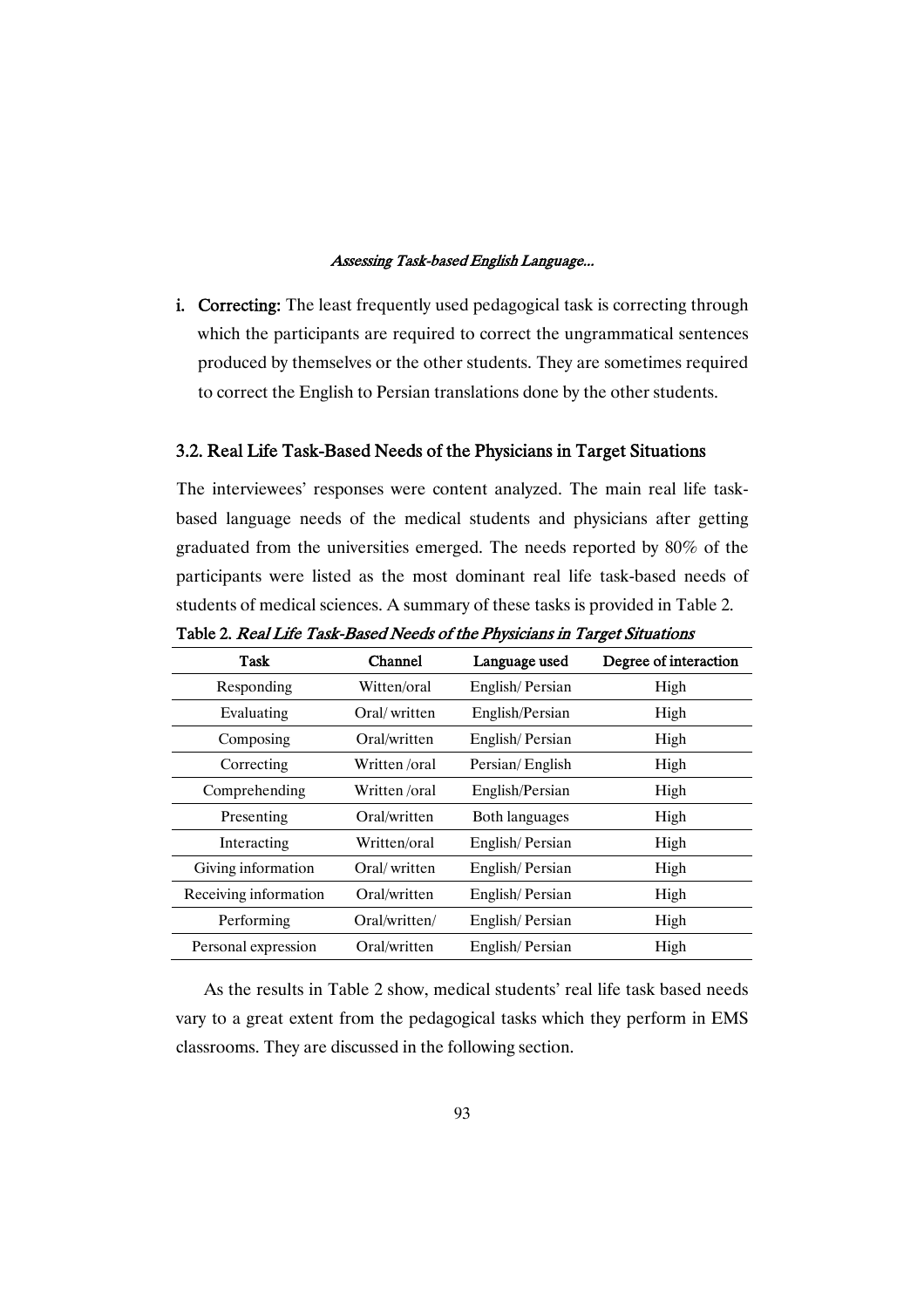Responding This task includes giving a response to the raised questions, comments, short messages, e-mails, letters, and suggestions provided by any of the discourse community members including patients and their companions, colleagues, and administrators' through written or oral formal and informal language. Without appropriate knowledge in general and technical English, such type of tasks cannot be accomplished.

Evaluating: Through this task the physicians and EMS teachers are required to evaluate the patients' health conditions, their colleagues or staff's performance, the quality of a medical instrument, or published academic work including papers, journal and textbooks. They are also needed to evaluate the orally presented paper, and the hospital facilities. The tone of language is formal and informal written or oral language.

Composing: This real life task includes composing a paper, a written or oral response to a request or a critique raised by any of the stakeholders and discourse community members. This can also be realized in different settings through a formal or informal tone.

Correcting: It includes correcting the mistakes in a paper, book, or any oral description provided by one of the discourse community members either in oral orwritten language.

Comprehending: This task-based real life needs include comprehending the interactions (commands, questions, requests) among the members, comprehending the textbooks, brochures, journal, magazines, papers and directions related to hospitals, equipment, medical universities, descriptions of the patients, drugs and experiments. This task is either oral or written. Students need to be familiar with both technical and general contents.

Presenting: The discourse community members, including physicians, faculty members and/ or administrators, might present a lecture, report, and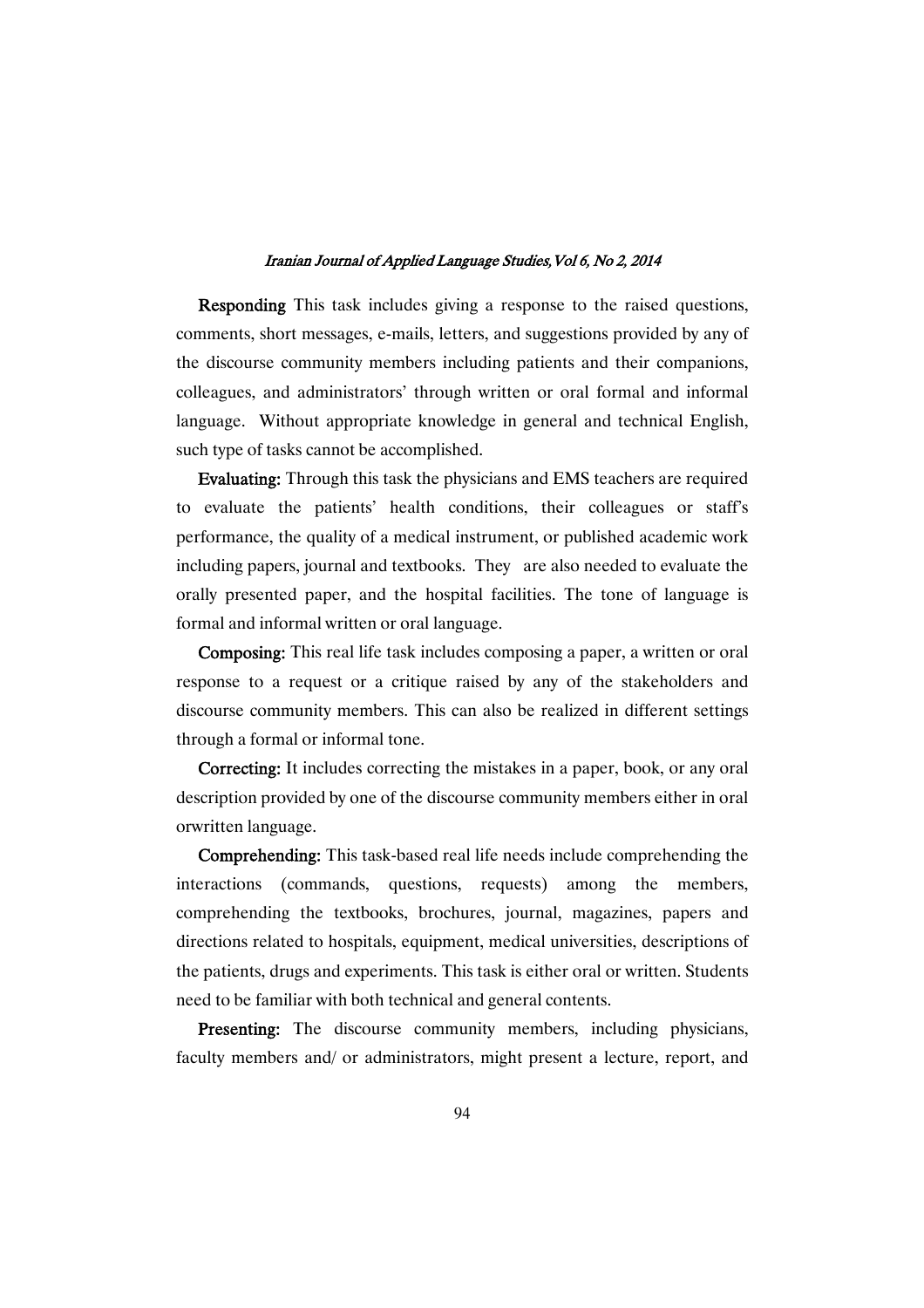findings of a study or an experiment to the members and administrators,. It might be presented in oral or written language in different settings. In doing so, higher levels of involvement and interaction is needed.

Interacting: Through this task discourse community members act together or towards others or with others to accomplish a task, such as a surgery operation, physical examination and X-rays,

Giving and receiving information: the people involved might need to give/ receive information to/from each other. In doing so, they have the ability to understand each other and speak English accurately and comprehensibly.

Personal expression: sometimes, the discourse community members need to express their personal ideas, suggestions, wants, desires, suggestions,

Performing: The participants may need to perform tasks, such as doing an X-ray, physical examination, surgery, interjecting, helping the patients to take drug, preparing the patients for surgery, providing operation room, discharging the patients,

# 4.Discussion

The first objective of the present study was to identify the pedagogical tasks which are used in EMS classrooms in universities of medical sciences. The results of the study showed that the main pedagogical tasks which were most frequently used in the EMS classes of medical university include comprehending, responding, rehearsing, translating, composing, presenting, problem solving and describing. Moreover, content analysis of the notes taken by the observant showed that the degree of interaction between the members of discourse community was little and mostly in Persian, the native language of the students of the medical students. However, the content analysis of the interviews with participants showed that some tasks including performing,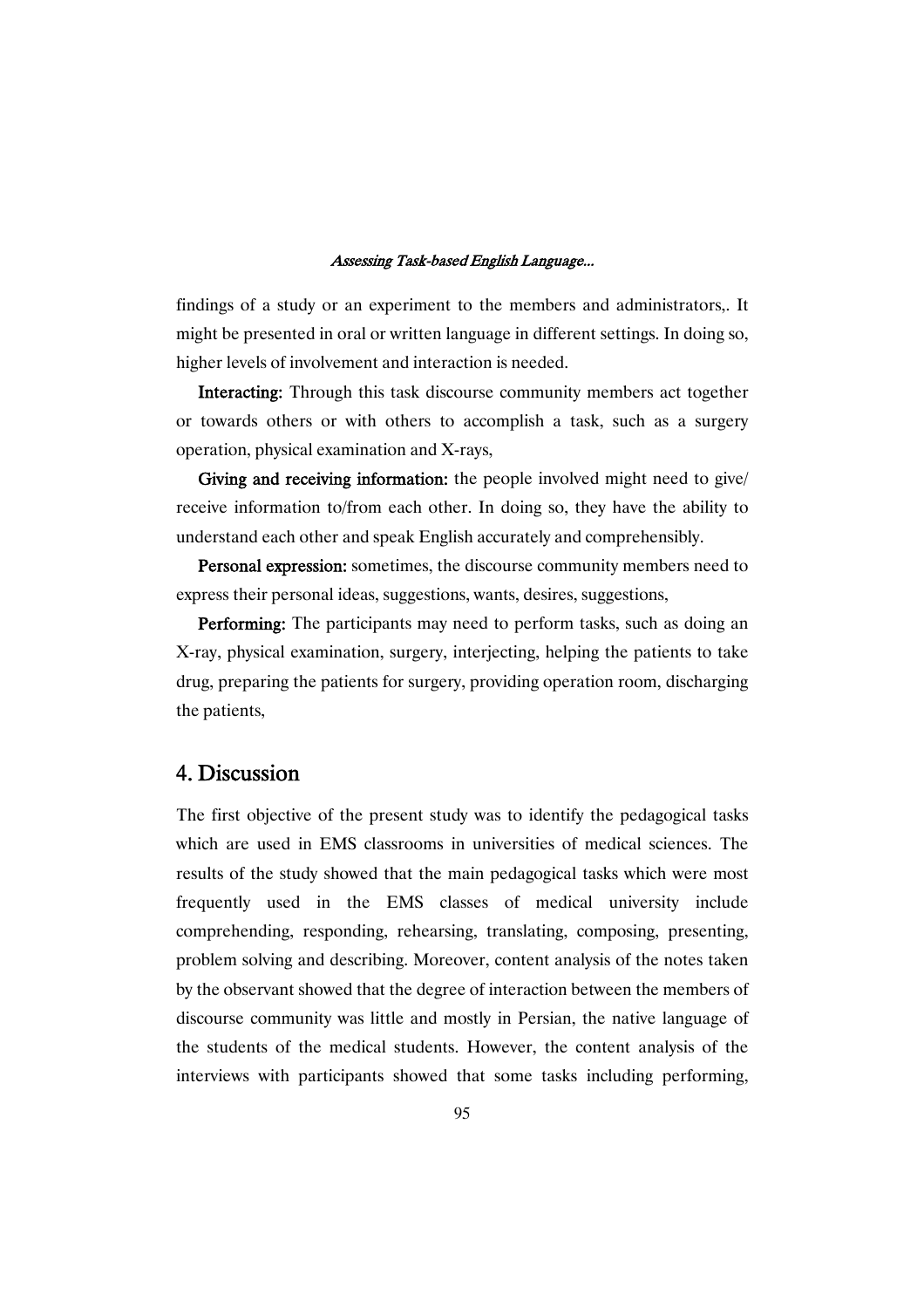giving information, receiving information, and personal expression will be performed by the discourse community members in real life situations, which are rarely practiced by teachers or students in EMS classes. Nor are they practiced in the textbooks provided for EMS classes. The degree of involvement and interaction required for performing the real-life tasks is high and mastery in both written and oral English language skills is needed. Therefore, it could be strongly argued that EMS classes are not taught in line with the assumptions of task-based language teaching proposed by Nunan (1991).

The results also showed that pedagogical tasks are not aligned with the real life-task based needs of the students of medical sciences. Accordingly, it could be argued that unlike the assumption that in communicative language teaching the learner is central: s/he should have the opportunity to participate in meaningful interaction in order to respond to genuine communicative language needs (Nunan, 1991; Skelton & Whetstone, 2012), it seems that in EMP classrooms, the students do not have the chance to have a meaningful interaction with their teachers and classmates. It was observed that the medium of instruction and interaction was greatly in Persian and partially in English. Moreover, the reading skill was somehow focused in EMS classrooms but the other language skills were not highly emphasized. The EMS students did several tasks, such as translating from L1 to L2, rehearsal, composing sentences, and responding but the medium was a combination of oral and written language in both English and Persian.

In line with the results of the present study, it could be argued that all pedagogical tasks used in EMS classrooms were carried out through reading and writing skills to some extent. Some tasks were performed through using students' L1. The second objective of the present study was to analyze the real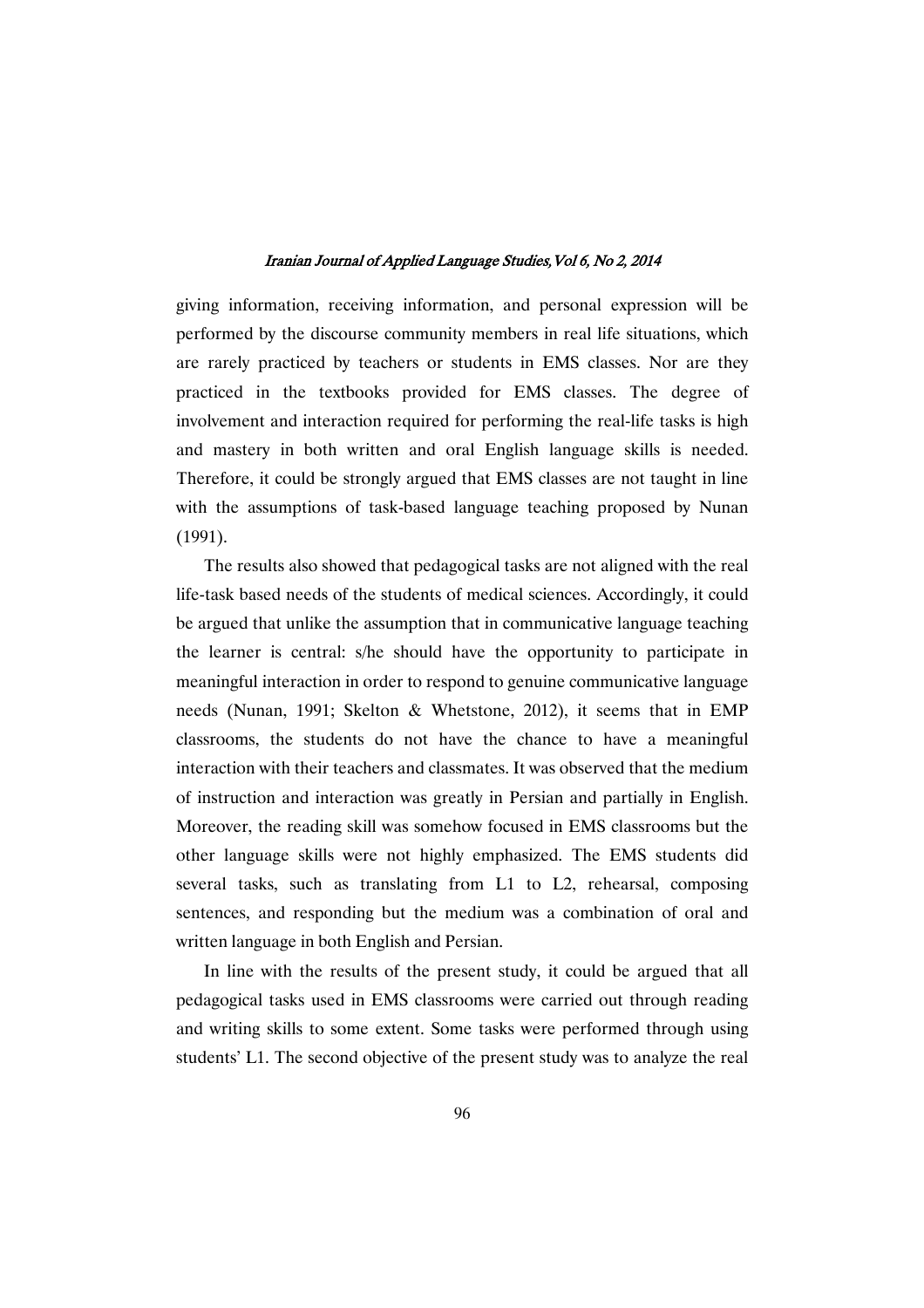life tasks of the medical ESP practitioners. The results showed that in EMS courses stakeholders make use of English language in different ways for doing different tasks. Briefly speaking, in order to perform the mentioned task, the discourse community members need to be proficient in both general language skills as well as technical language skills. Without proficiency in general and technical language skills, they might not be able to do the mentioned tasks.

The results of the present study showed that there is little correspondence between the pedagogical tasks in medical ESP courses and the real life tasks. The only language skill which is given appropriate attention was technical reading skill; whereas the real life tasks are carried out through all four language skills. It could be strongly argued that such real life tasks are not covered in ESP classrooms. Therefore, the contents of ESP courses are not in accordance with the students' needs. Its irrelevance branches up several other issues, such as making urgent changes in course outlines and/or redesigning the courses within a short period of time and/or a lack of student motivation. The question as to why the contents selected turn out to be irrelevant when implemented in the class has more than one answer: lack of freedom/interest on the part of the ESP practitioner, unavailability of standardized outlines, inappropriate system of conducting needs analysis, lack of authentic material, outdated libraries, unavailability of refresher courses for the ESP practitioners and a their lack of awareness regarding internet and its use (Abdulaziz et al, 2012).

Another reason for lack of correspondence between pedagogical tasks and real life tasks is that usually there is no formal needs analysis conducted before starting an ESP course. The students' existing level of proficiency and target situations are perceived in different ways, such as asking students' opinions on what they think they need, which can be misleading. Again, the only reason for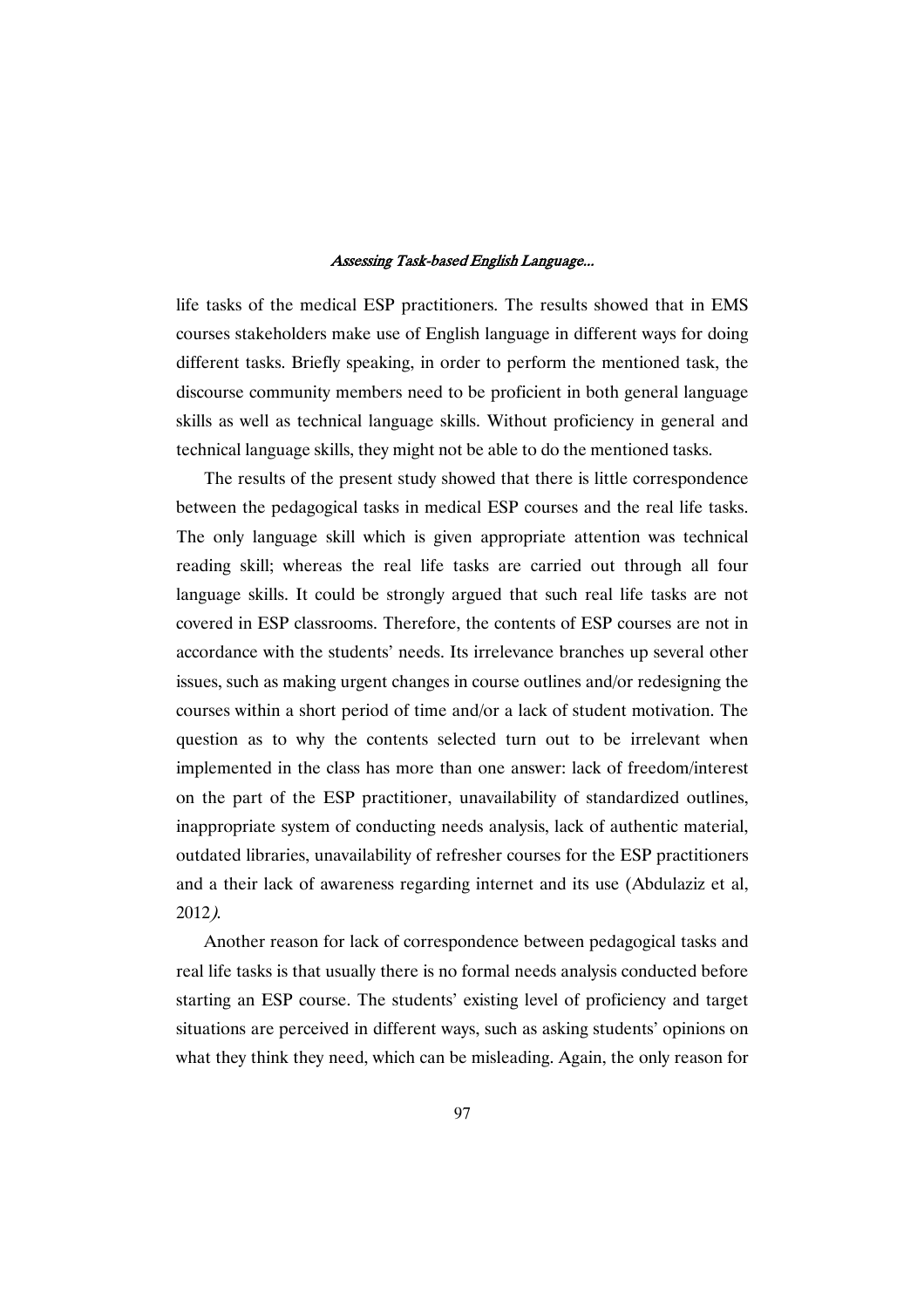this is explicitly the lack of EMS teacher training and indirectly, the lack of EMS culture in the context of the study. When the needs of the students are not thoroughly investigated in order to design a course for them, it affects ESP teaching in more than one way. This leaves the following impacts on ESP teaching:

- a) Since the teachers are not trained, they usually rely on their intuition and students' responses as to what they think they need which is not equivalent to what they need.
- b) Since the courses are not needs oriented, they do not serve the true objective of the learners.
- c) In a majority of cases, the course outline is provided by the institution.

Therefore, it could be strongly argued that ESP/EMS teacher training is the solution to it. Training teachers can prove fruitful. If the teachers are not trained, the administration can conduct a needs analysis and provide the teaching faculty with an outline to develop their courses. Consultation with ESP experts and doing a self-study on ESP can also serve well.

# 5.Conclusion

Based on the results of the present study and review of the related literature, the following conclusions can be made:

- 1. Pedagogical tasks in medical ESP courses are not aligned with target language use situation tasks.
- 2. Pedagogical tasks in ESP courses are not always performed in English. Mostly, they are carried out in Persian.
- 3. Comprehending technical passages in ESP courses and real life situation is somehow aligned.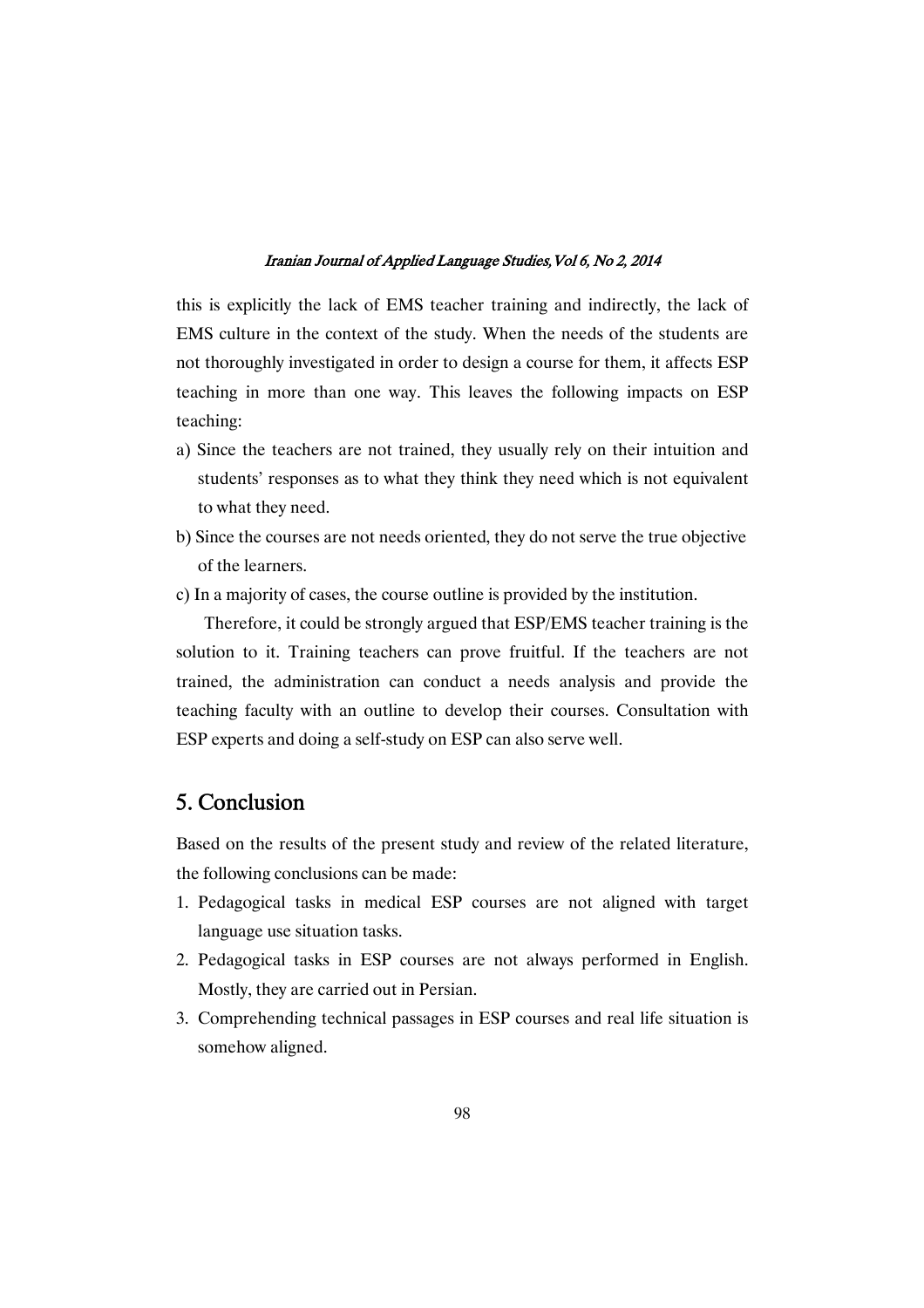- 4. The contents of ESP courses taught to students of medicine should be changed favouring the stakeholders' needs in real life situations.
- 5. The medical students need to take more ESP courses so that they can meet their language needs in real life situations.
- 6. All language skills are crucial to medical universities and those involved with them.
- 7. Teachers should encourage students to speak English in their ESP classes and provide them with whatever they need to develop their language.
- 8. ESP teachers should analyze the students' needs so that they can maximize the similarities and minimize the disparity.

As the present study was carried out in universities of medical sciences, the findings can be theoretically and practically implied by different groups of stake holders, including EMS teachers, EMS text developers, students of medicine, physicians and the other members of medicine discourse community. For example, institutes, particularly medical universities, can make a change in the policy of teaching EMS to medical students, such as reducing the class size, increasing time of the EMS courses and recruiting teachers familiar with concepts and theories of ESP and EMS. In line with the findings, ESP/EMS teachers should shift to learner-oriented approaches to teaching language particularly while they are teaching language to students at tertiary levels. That is, they have to teach in line with the students' real academic and real life situations needs. This can be done through analyzing the students' present and target needs.

Medical students should know that whatever they learn through their English courses at universities might not suffice. Therefore, they need to develop their language skills (receptive and productive) through self-studies.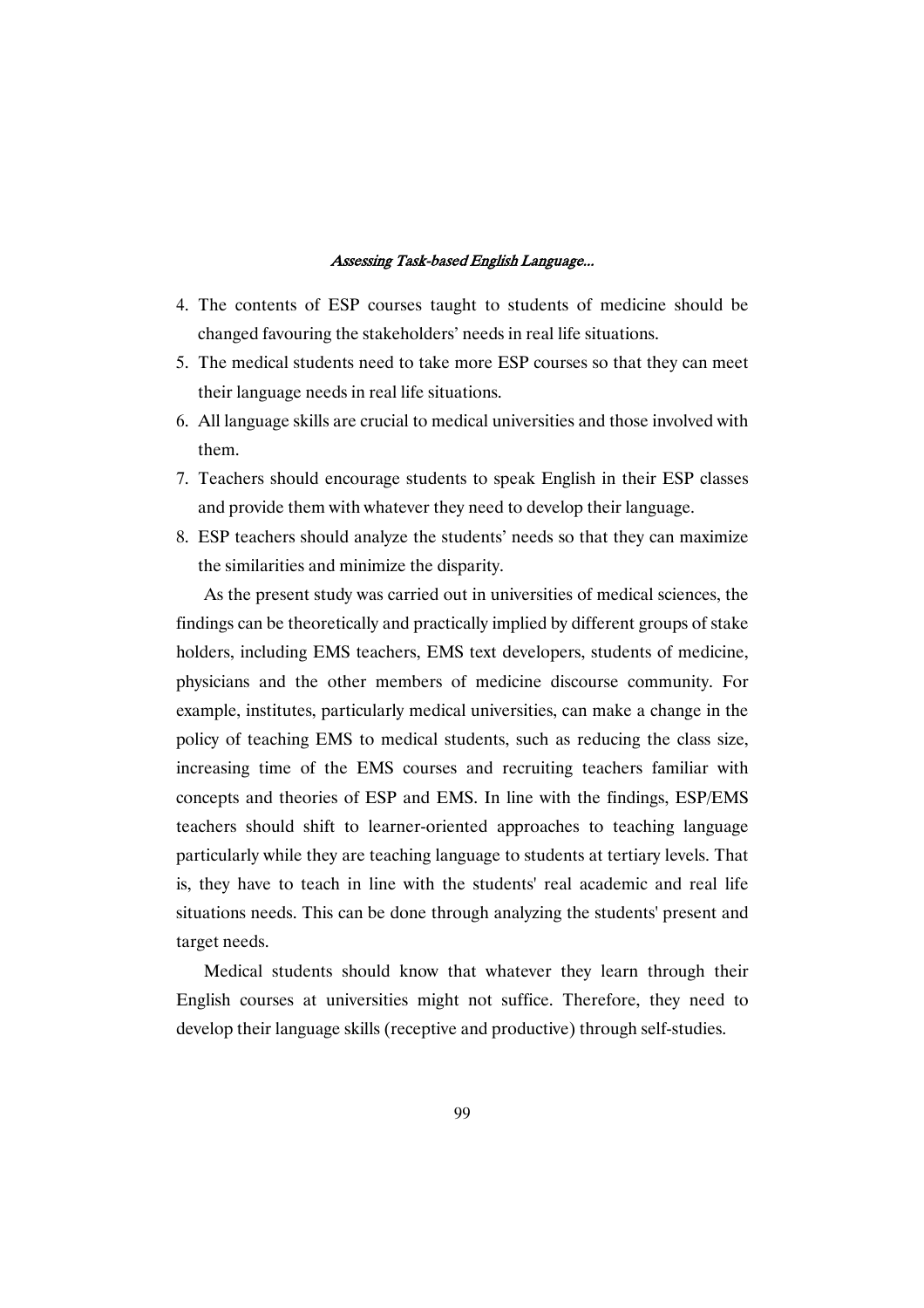Moreover, it could be argued that because of the nature and context of the study, the results must be generalized to the other universities with great care because there are some differences between the facilities of the other universities and language proficiency of the students. Because of the sample size and sampling procedure as well as the context of the study, the other researchers are strongly recommended to compare teaching ESP/EMS to medical universities of Iran and some other universities in non-English speaking countries. Moreover, other researchers are strongly recommended to investigate ESP courses in terms of all components such as teachers' teaching approaches, assessment methods as well as materials.

# References

- Abdulaziz, M. &Shah, S. & Mahmood, R. &Fazel e Hagh, H. (2012), Change from a general English teacher to an ESP practitioner: Issues and challenges in Pakistan, Interdisciplinary journal of Contemporary Research in Business,4(1), 9-14.
- Association of International Physicians & Surgeons of Ontario. (2002). Integrating Canada's Internationally Trained Physicians. Retrieved April 10, 2014 from the AIPSO Website:http://aipso.ca/romanow%20submission%20final%20version.htm
- Basturkmen, H. (2006). Ideas and options in English for specific purposes. New York: Routledge.
- Basturkmen, H. (2010). Developing courses in English for specific purposes. Basingstoke, UK: Palgrave Macmillan.
- Bojovic, M. (2006). Teaching foreign language for specific purposes: Teacher development. The Proceedings of the 31st Annual Association of Teacher Education in Europe, 487-493. URL:http://www.pef.uni-lj.si/atee/978-961-6637- 06-0/487-493.pdf [01/02/11]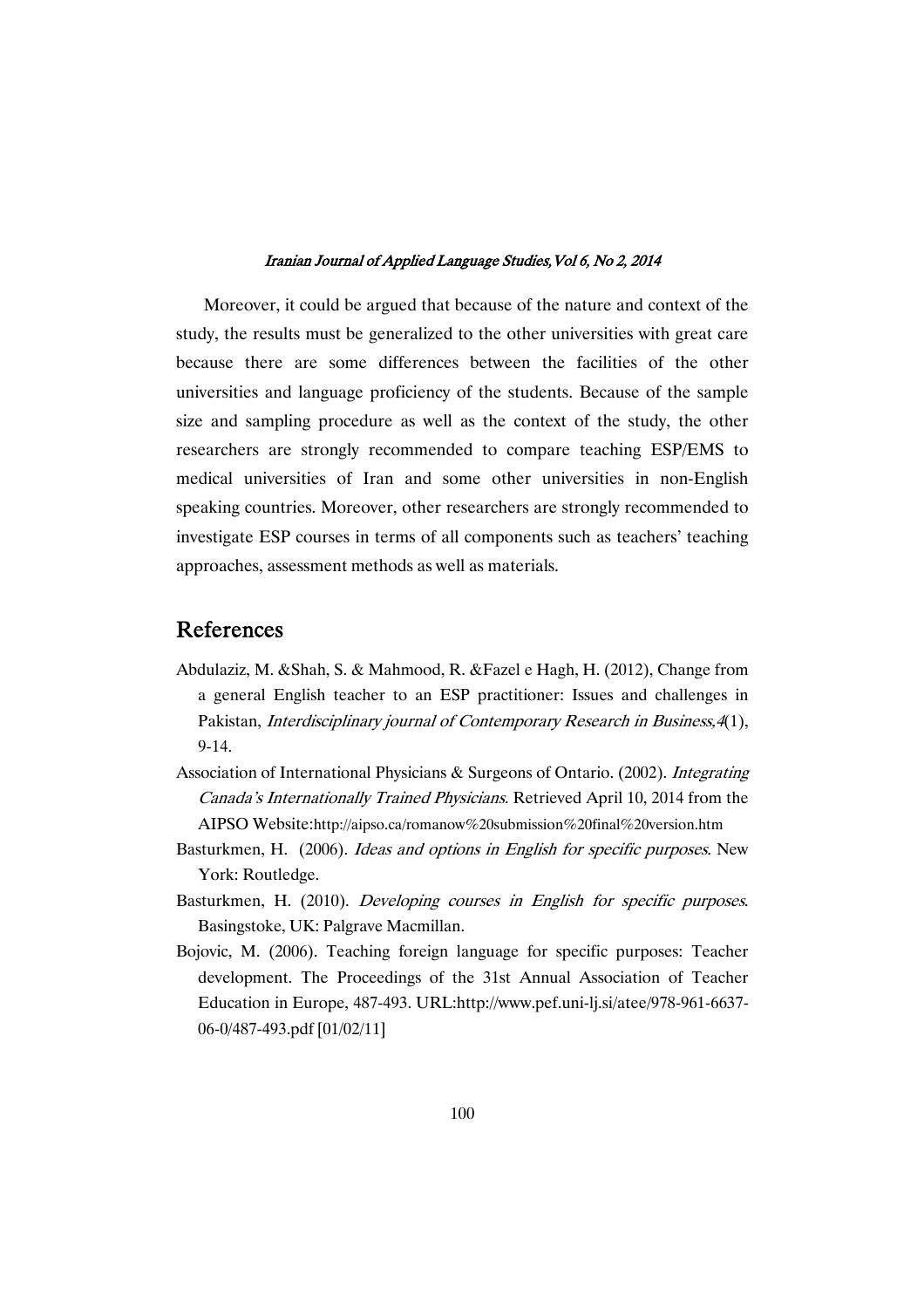- Brown, J. D. (1995). The elements of language curriculum: <sup>A</sup> systematic approach to program development. Boston, MA: Heinle & Heinle. Brown, J. D. (2001). Using surveys in language programs. Cambridge: Cambridge University.
- Dudley-Evans, T., & St John, M. J. (1998). Developments in English for specific purposes: An interdisciplinary approach. Cambridge: Cambridge University Press.
- Ellis, M. & Johnson, C. (1994). Teaching business English. Oxford: Oxford University Press.
- Flowerdew, J. & Peacock, M. (2001). Research perspectives on English for academic purposes. CPU.
- Glaser, B. G., Strauss, A. L. (1967). The Discovery of grounded theory. Aldine, Chicago.
- Harding, K. (2007). *English for Specific Purposes*. Spain: Oxford University Press.
- Harmer, J. (2007). The practice of English language teaching. China: Pearson Education Limited.
- Hutchinson, T. & A. Waters (1994). English for specific purposes. Glasgow: Cambridge University Press.
- Jackson, J. (1995). Integrating language and content: EAP teacher education. Paper presented at the TESOL convention in Long Beach, CA, USA in March.
- Jackson, J. (1998). Reality-Based decision cases n ESP teacher education: Windows on practice. *English for Specific Purposes*, 17(2), 151-187.
- Jordan, R. R. (1997). *English for academic purposes*. Cambridge: Cambridge University.
- Kavaliauskienė, G. (2005). Task-based learning and learning outcomes in the ESP classroom. Studies about Languages, <sup>7</sup>, 1-6.
- Lincoln, Y. S., Guba, E. G. (1985). Naturalistic inquiry. Sage Publications, Beverly Hills, CA.
- Long, M. (2005). Second language needs analysis. Cambridge: Cambridge University.
- Long, M., & Crookes, G. (1992). Three approaches to task-based syllabus design. TESOL Quarterly, <sup>26</sup>, 27-56.